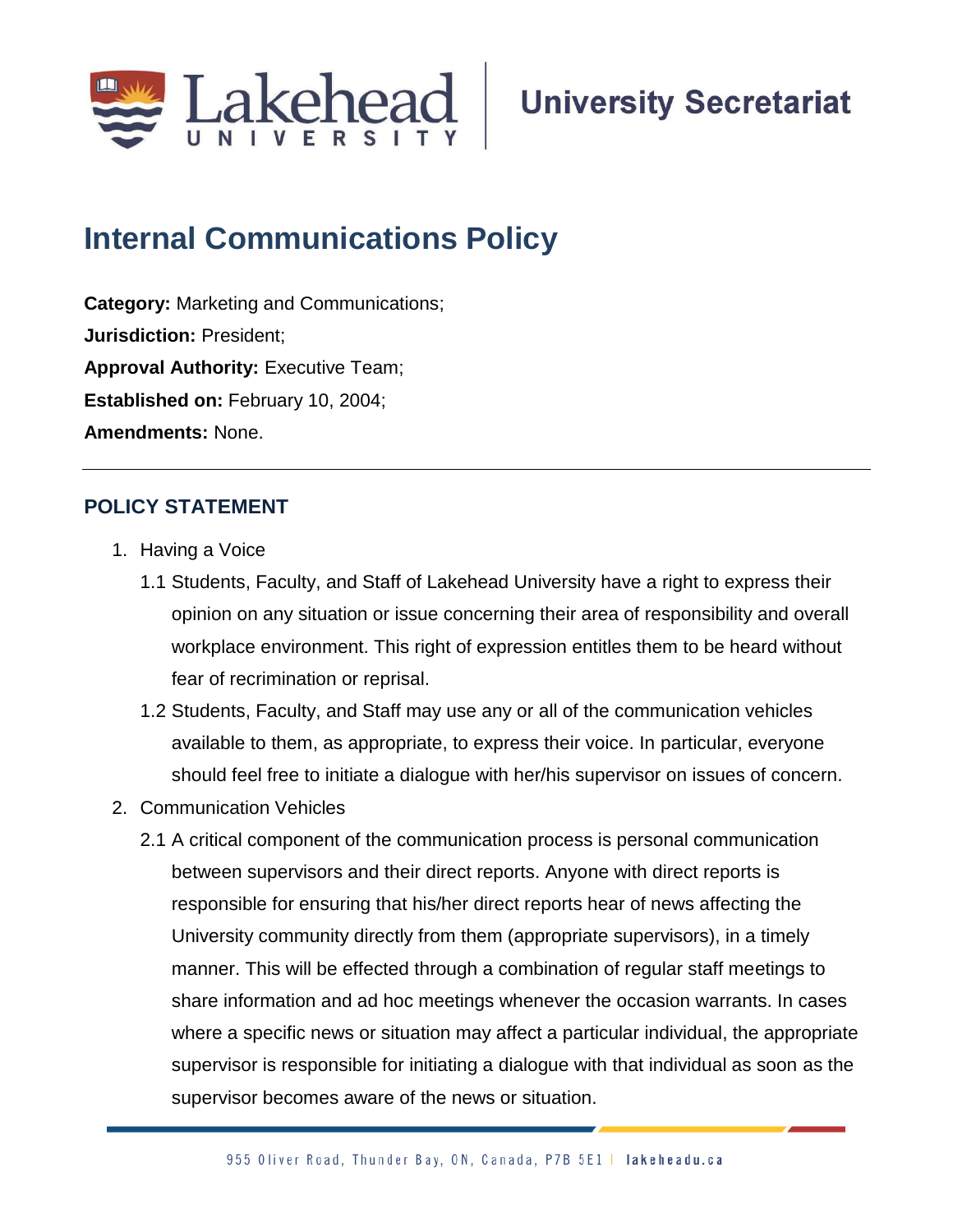- 2.2 Administration is responsible for sharing news that impacts the University community in a timely manner. This will be undertaken through two "State-of-the-University" addresses by the President, other members of the Priorities and Planning Group (PPG), and other University staff or faculty as needed. These addresses are ideally held at the start of each term (September and January) and in conjunction with our annual budget process (March-April), and will be supported with hard copies of the report, which will be made available upon request to those who are unable to attend the addresses.
- 2.3 In addition to the above, the University will continue its current practice of using email (Communications Bulletin and Events at Lakehead) in combination with bulletin board postings or flyer handouts, as warranted, to communicate to the University Community. News releases that are made public are also posted on the website and may be covered in Agora and Lakehead Magazine.
- 2.4 Suggestion boxes are also placed in strategic locations (Agora, Fieldhouse, and Bora Laskin) for the purpose of eliciting comments and suggestions from the University community on any issue. The University community is encouraged to use these boxes - anonymously, if so desired - as all suggestions will be brought to the Priorities and Planning Group (PPG) for discussion and action.
- 3. Types of Information
	- 3.1 What is communicated

The types of communication notices disseminated internally will cover a comprehensive range of topics and include appointment notices (new hires), promotions, retirement, success/good news stories (awards, grants, scholarships, competitions), organizational changes, new initiatives, status on capital construction, physical moves, capital campaign updates, tuition news, new technology, technology breakdown, events, and health and security alerts. Internally, these may be covered through Communications Bulletins (key information) as well as the Agora (greater detail). Negative situations such as campus vandalism, theft, assaults, and deaths will be communicated factually and compassionately as soon as correct and up-to-date information is available. Anything that impacts students,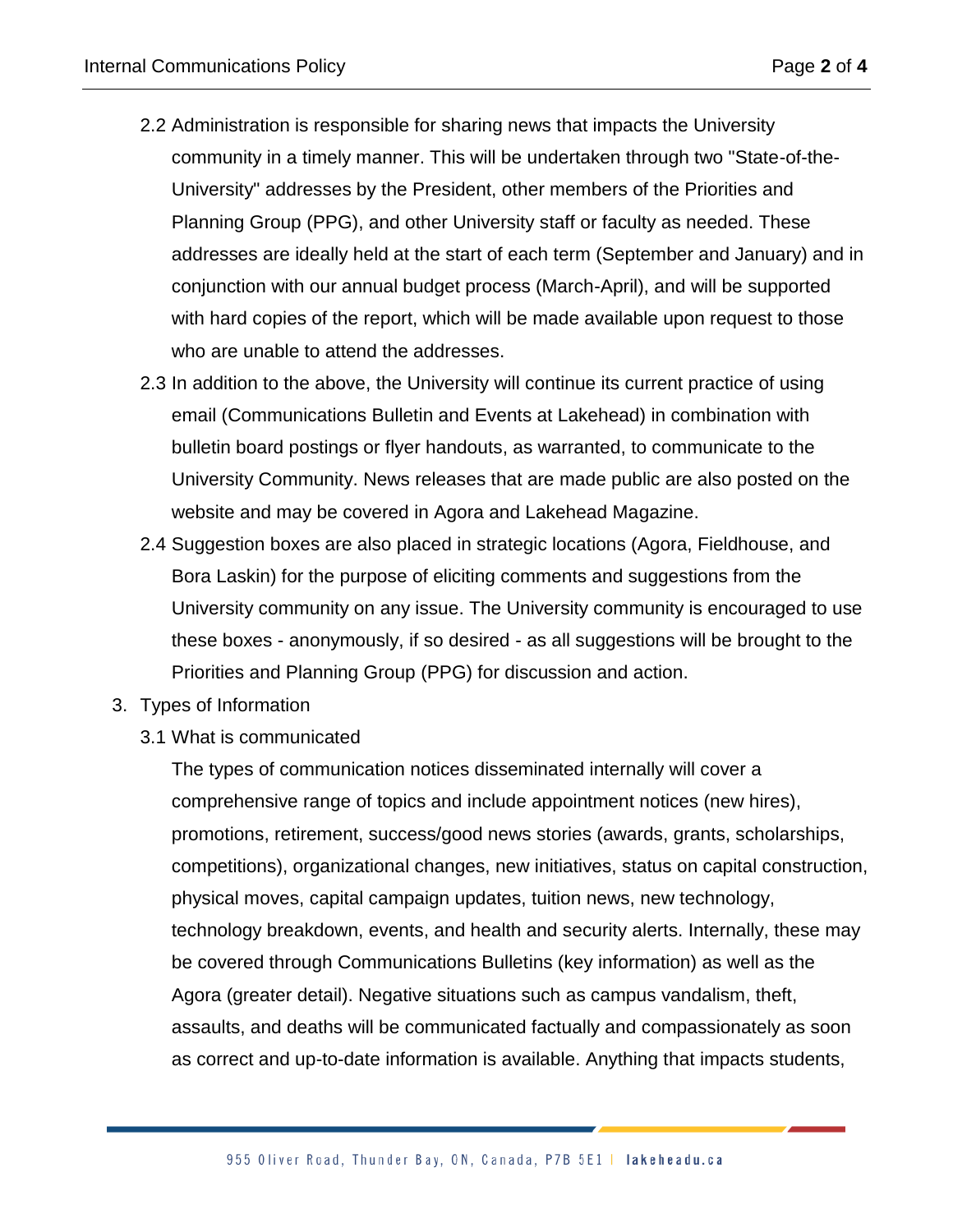faculty, staff, and campus operations should be communicated by the appropriate supervisors to their staff.

3.2 What is confidential and may not be communicated

There may be circumstances when information should not be released internally (and externally) because such release may compromise individuals or the University.

The types of information that should be kept confidential (not released internally and externally) include but are not limited to: personal and personnel issues such as illness or medical information (unless it puts the wider community at risk), grievances, personal legal proceedings, discrimination issues, salaries; and nonfactual or unproven information. In cases where the distinction may be unclear, the PPG will make the final decision on what may be released, with advice from other key University personnel such as the Vice Provost Student Affairs and the Director of Communications.

3.3 News that raises or diminishes profile

The University disseminates media releases, feature articles, and Public Service Announcements that cover a wide range of topics as mentioned previously. As a rule, however, news that does not raise University profile or create a positive image is not made public - unless it is in the public interest. The public has a right to know health and security-related news, for example.

- 4. Frequency
	- 4.1 Communication notices are sent out daily, and in the case of time-sensitive information, as soon as possible. If the news item warrants it, a special bulletin is also sent out or posted in addition to the daily bulletin
	- 4.2 Supervisors are expected to hold regular staff meetings that combine group project status or sharing vital information. In cases where there is breaking news that should be communicated in person, supervisors will be advised of the situation to enable them to call a special meeting with their direct reports. This will also give appropriate supervisors the opportunity to field questions and, if necessary, allay fears and discourage rumour mongering.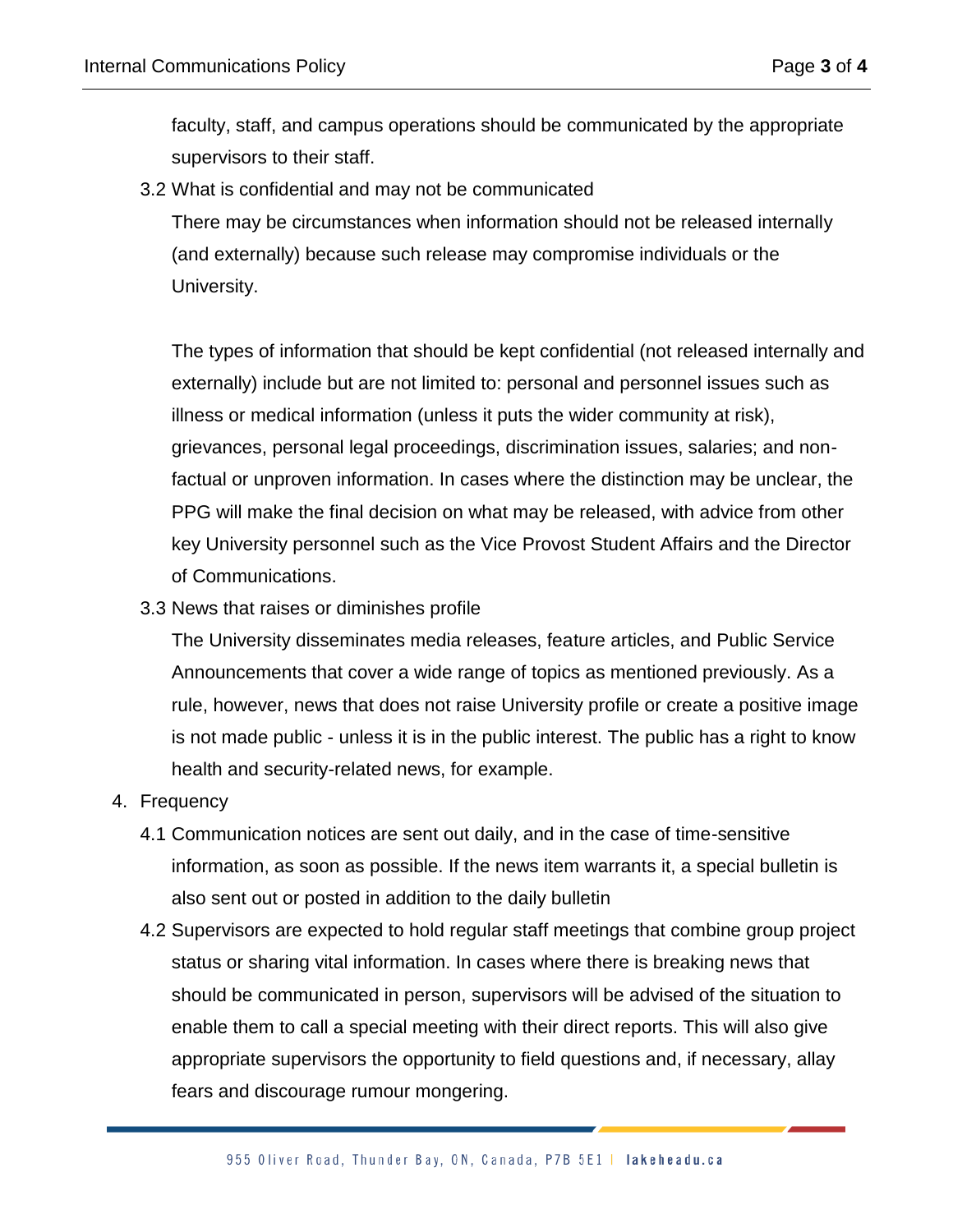5. Process – Internal vs. External Communications

The University will inform the University community first before a story is made public. Sometimes the information is released simultaneously, if timing is of the essence. Members of the University community have the right to know how a development or situation might affect them before the external public finds out.

6. University Spokesperson – Media

The media will sometimes contact various individuals in the University to comment on specific issues, events, or situations. Following established protocol, no one may make statements to the media on behalf of the University without prior agreement with the Office of Communications (OOC). As part of the University's process, the media will contact the OOC, who will in turn determine the best spokesperson for a specific requirement. Typically, the OOC will work with appropriate departments to prepare the interviewee - craft key messages, and determine positioning and the manner in which the messages should be conveyed. If a member of the media contacts a staff or faculty member directly, the reporter should either be referred back to the OOC, or the staff or faculty member should discuss the matter with the OOC.

**Review Period:** 7 years;

**Date for Next Review:** 2019-2020;

**Related Policies and Procedures:** Internal Communications Policy Attachment:

Communications Bulleting - attached;

**Policy Superseded by this Policy:** None.

The University Secretariat manages the development of policies through an impartial, fair governance process, and in accordance with the Policy Governance Framework. Please contact the University Secretariat for additional information on University policies and procedures and/or if you require this information in another format:

Open: Monday through Friday from 8:30am to 4:30pm; Location: University Centre, Thunder Bay Campus, Room UC2002; Phone: 807-346-7929 or Email: [univsec@lakeheadu.ca.](mailto:univsec@lakeheadu.ca)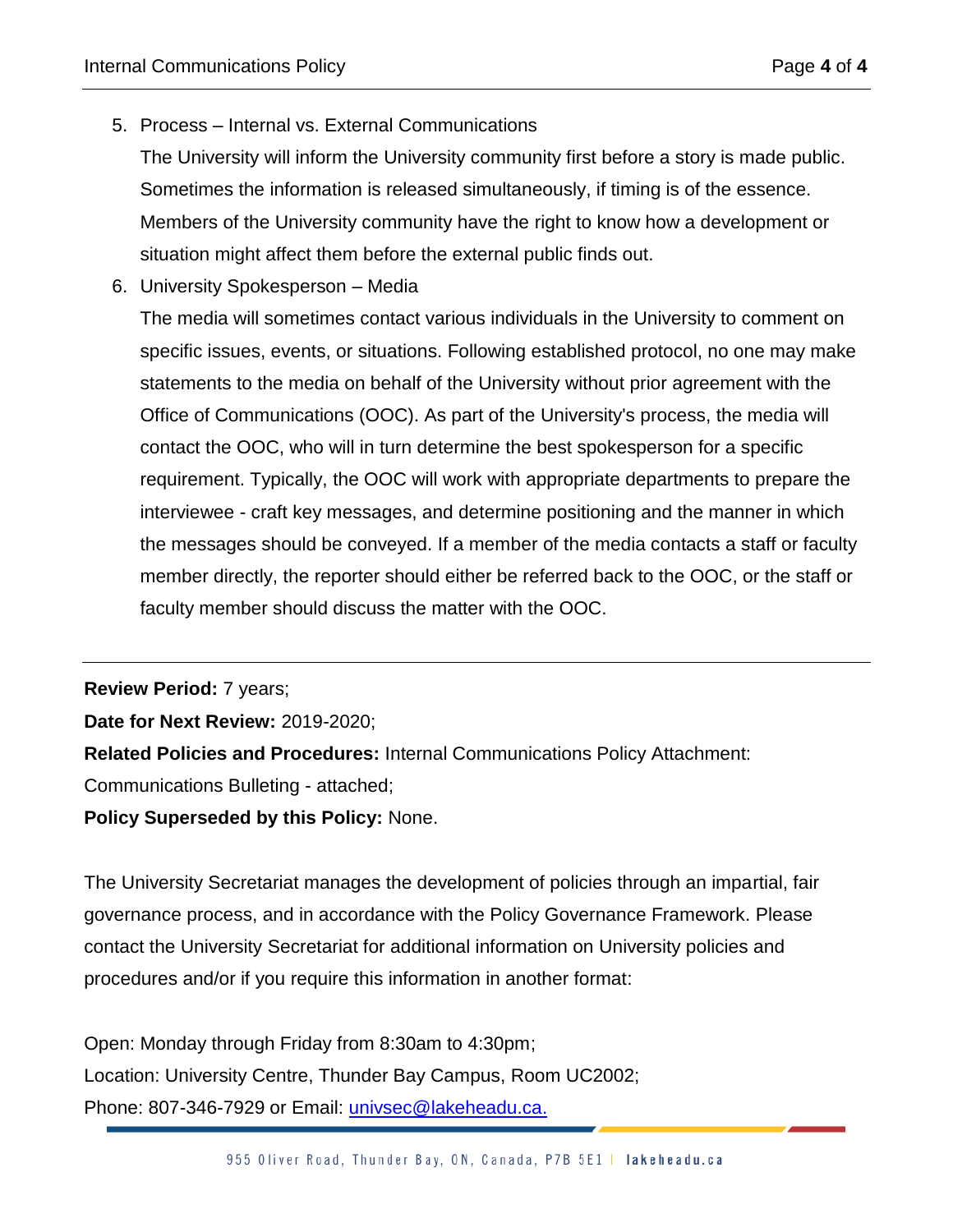

# **Internal Communications Policy Attachment:**

## **Communications Bulletin;**

**Category:** Marketing & Communications; **Jurisdiction:** Chief of Staff and Director, Media Relations; **Approval Authority:** Executive Team; **Established on:** June 28, 2005; **Amendments:** None.

#### **Introduction**

The Communications Bulletin is sent out daily (as needed) to staff, faculty, and Board members. The purpose of the Bulletin is to communicate more effectively with the University community.

#### **Guidelines**

- All Bulletin items must be submitted electronically. A call to ensure that the email has been received is encouraged. If the item is of high importance or is time-sensitive, a call is expected to ensure the email was successfully delivered. *Rationale: This eliminates the chance of error, ensures that the Office of Communications has a contact person in case of questions regarding the posting, and eliminates the amount of paper used on campus.*
- All items for the Bulletin must be received by 1 p.m. Any item after 1 p.m. will be held for the next day.

*Rationale: To ensure that all bulletins are released at approximately the same time each day (between 2 p.m. to 3 p.m.) and that there is adequate time to edit or clarify the messages.*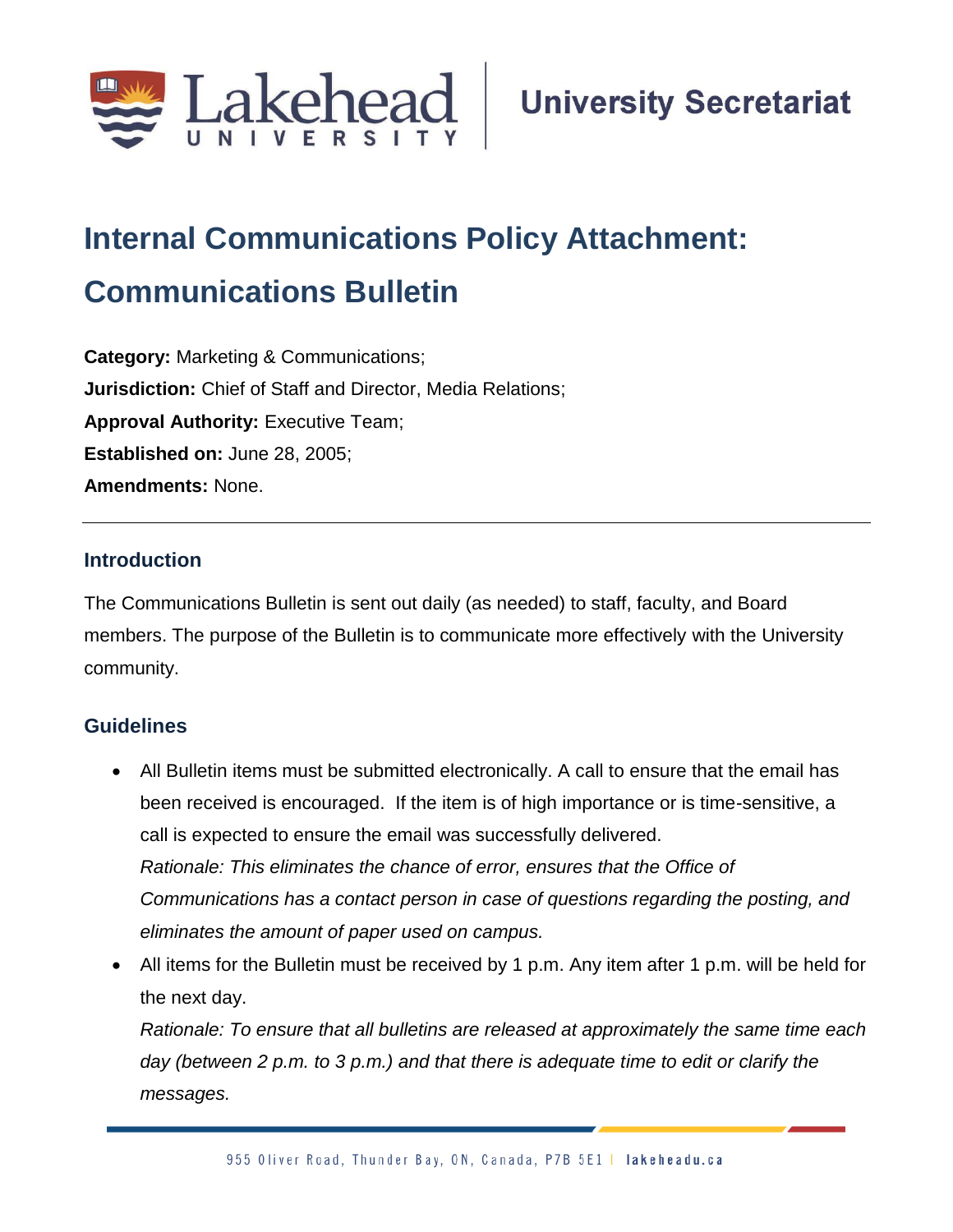• Items may be published three times only, with at least a week and no more than 10 days between postings. An email reminder request must be made for items to be repeated. For repeat notices: the headline to the story will be clearly marked as a repeat item, and will be placed at the end of the bulletin list.

*Rationale: Too many repeat items reduce the effectiveness of the bulletin messages.*

- Items which occur regularly need to be submitted regularly (i.e. open meetings which occur on a weekly or monthly basis need to be submitted the day before the notice is to appear).
- All items must have a direct link to Lakehead University.

#### ACCEPTABLE ITEMS INCLUDE:

- University policies
- Open meetings
- Staff, faculty, and student achievements and success stories
- Important administration notices University-sponsored initiatives

#### ITEMS WHICH WILL NOT BE INCLUDED:

- Advertising/fundraising for any non-Lakehead group, even if a Lakehead U community member is affiliated with it, unless it is a group/initiative headed directly by a Lakehead U community member
- Events or achievements of past University members (exception: Professors Emeriti, Chancellor, Alumni)

*Rationale: This will ensure all messages are relevant to the present University community and will keep it Lakehead-oriented and current.*

- Notices should be kept to a maximum of 175 words. If the notice is longer, a link should be provided to the entire notice online. *Rationale: Longer notices are not as likely to be read. Keeps the bulletin's concise.*
- The Office of Communications (OOC) reserves the right to edit/withhold notices/events. Notices which have undergone a major edit will be sent back to the originating party for approval. If notices are sent back for approval, the OOC will post the event the next day, unless approval is received by 2 p.m. the same day.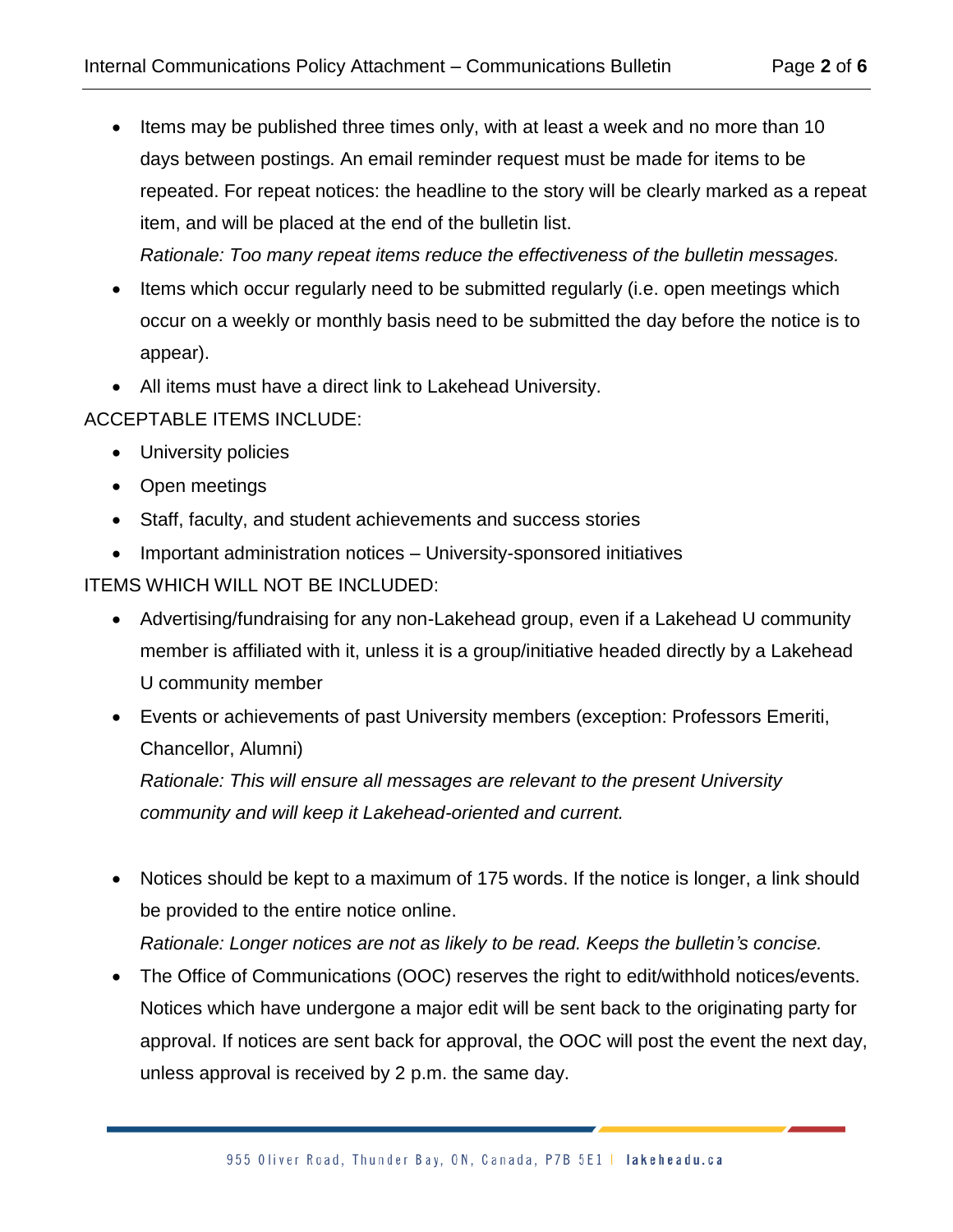- The OOC will strive to have the bulletin out between 2 p.m. and 3 p.m. each day (as needed). This time is dependent on the number of items received, and other unavoidable delays such as media events, a high level of incoming calls/requests from the media and general public, and computer problems. The bulletin will come out between 1 p.m. (notice submission deadline) and 4 p.m.
- Standalone Notices On occasion, special notices will be issued by some departments/offices in the University, which will run as standalones. These include messages from: Security; Technology Services Centre (TSC); and the offices of the President, Vice-Presidents, and Vice Provost. Also, a Report from the Board of Governors is issued after each BOG meeting. All other items will be placed in the Bulletin. No notices will be sent out after normal working hours (4:30 p.m.). Only one Communications Bulletin will be sent per day (special notices listed above are not considered "Communications Bulletins").
- Events and public lectures are not posted on the Communications Bulletin. They will be held until each Friday for publication in the Events at Lakehead (see below for Events at Lakehead criteria). If an event or public lecture is submitted after the Events at Lakehead deadline (Thursdays at 10 a.m. prior to the event), and there is no Event at Lakehead going out before the event/public lecture date, this event will be posted on the online calendar only - it will NOT be included in the Bulletin.

The exception: From the last week in April to the last week in August no Events at Lakehead is published. During this time, events will be placed on the Bulletin. *Rationale: Keeps Bulletin content consistent and relevant to entire University.*

- All notices must have a contact person (either by phone or by email). *Rationale: Directs questions/comments to the appropriate party, and not vetted through the Office of Communications*
- Subject headings in emails requesting posting of a notice should be clearly indicated. Using one of the subjects "For the Bulletin," "Notice to go out," or "From the Department of (which)" is good. Using a subject heading such as "Here's one," "For you," no subject, or any vague subject is not good as it may get dismissed as spam.

NEW PROTOCOL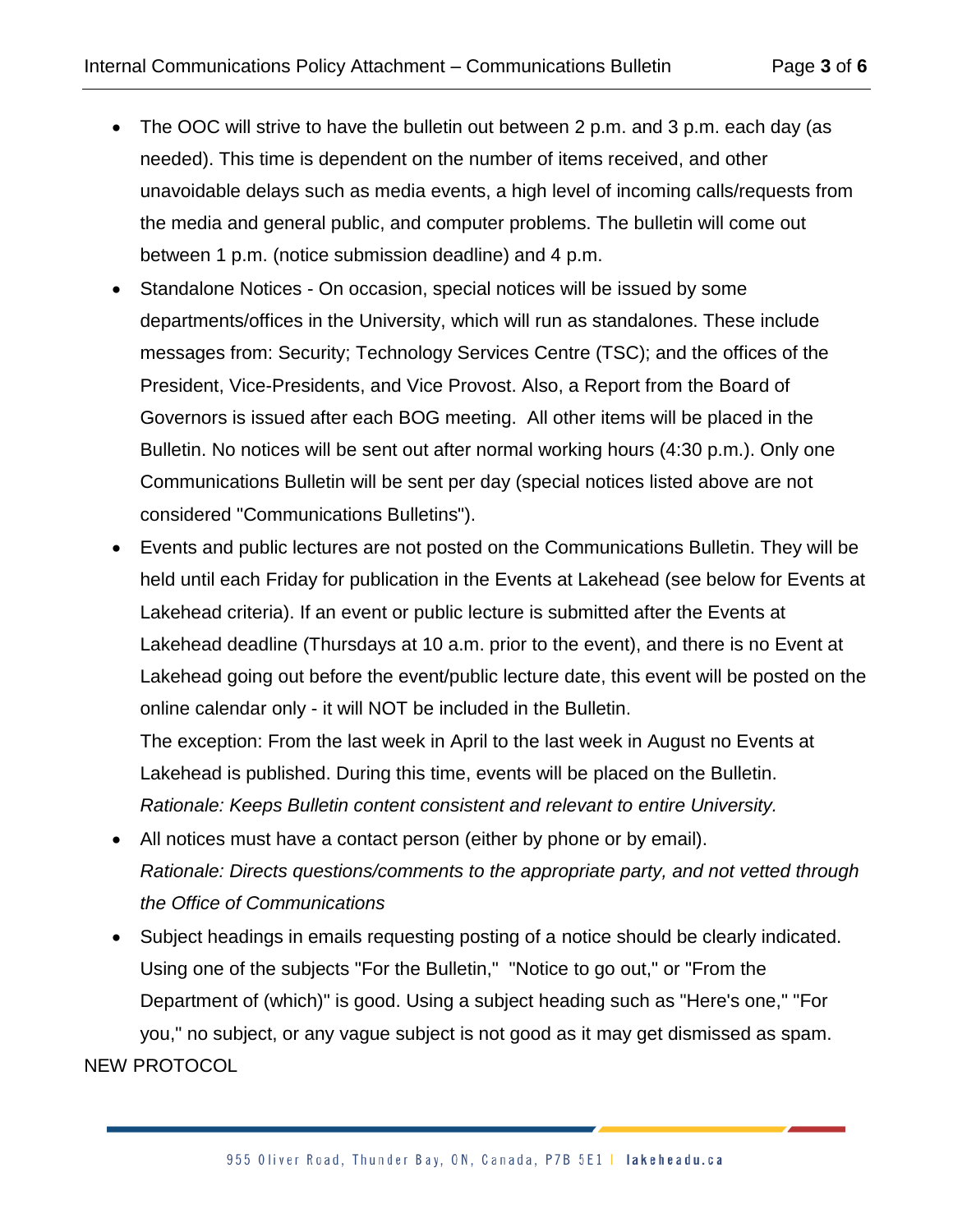• In order to better manage message content as well as the submission process for the announcement of news pertaining to significant successes and achievements, a new protocol for these types of messages is being implemented. Effective February 17, 2009, submissions concerning successes and achievements must be approved by the Department Chair and Faculty Dean before submission to Communications. When submitted, the message should include the line: This message has been approved by the Department Chair and Dean of the Faculty of X.

### **EVENTS AT LAKEHEAD**

#### **Introduction**

The Events at Lakehead is a weekly email to staff, faculty, students, and friends of Lakehead University. This mail-out is edited according to audience (staff and faculty, students, friends). It contains sports events, general events, and public lectures. The student email also includes notices. It is mailed out on Fridays each week.

#### **Guidelines**

• All events must have a direct link to Lakehead University

#### ACCEPTABLE ITEMS

- Events, public lectures, workshops, information sessions hosted on or off campus by a member of the Lakehead U community (staff, faculty, or student) in the name of Lakehead University or its affiliates (e.g. Centre of Excellence)
- Events held on campus but not necessarily hosted by a Lakehead member (i.e. Outpost, Study, Agora)
- A Lakehead U-sponsored event

#### ITEMS WHICH WILL NOT BE INCLUDED

- Advertising/fundraising for any non-Lakehead group, even if a Lakehead U community member is affiliated with it, unless it is a group/initiative headed directly by a Lakehead U community member
- Events or achievements of past University members (exception: Professors Emeriti, Chancellor, Alumni)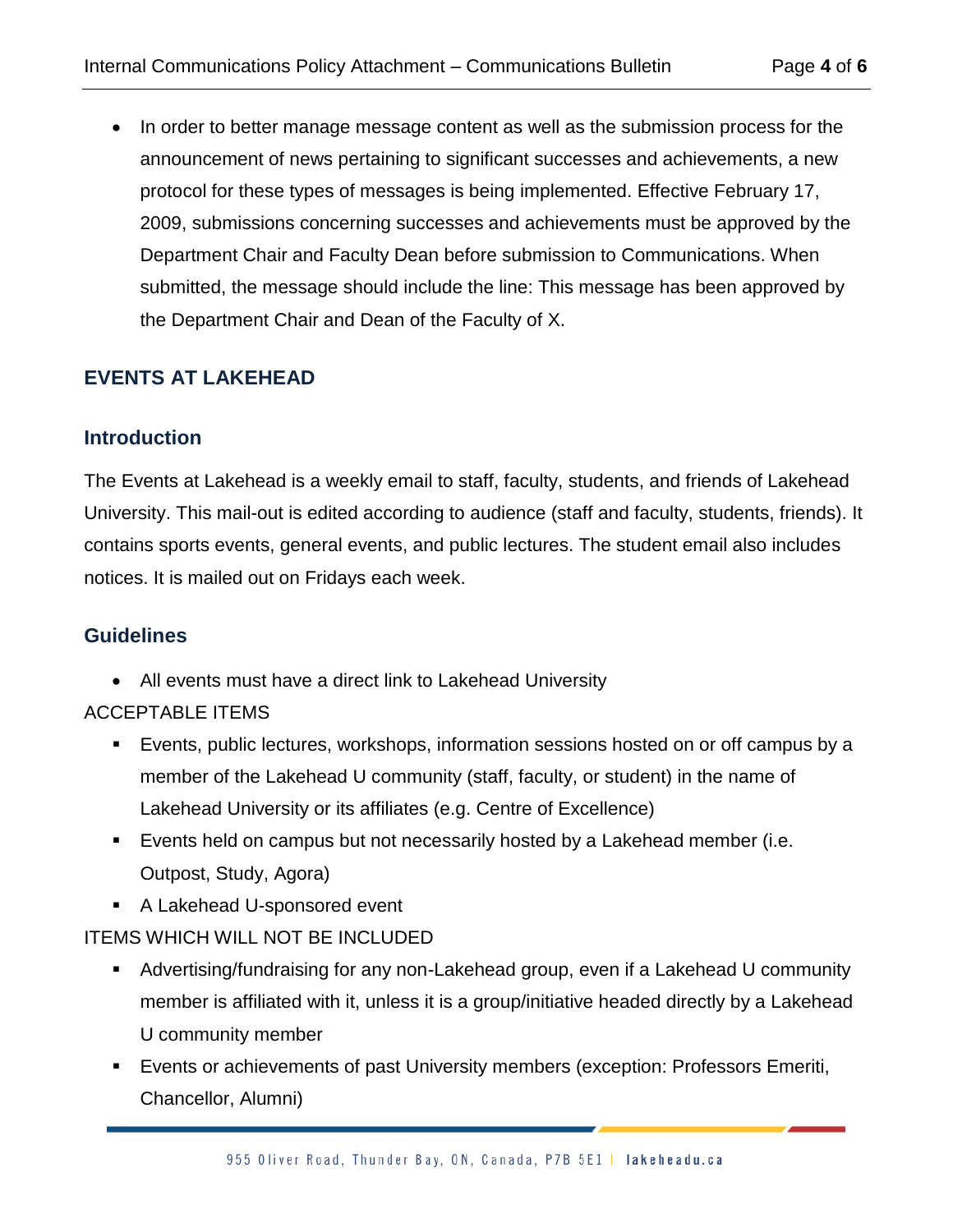- All Events- at-Lakehead items must be submitted electronically. A call to ensure that the email has been received is encouraged. Methods include email or the online calendar.
- All items for the Events at Lakehead must be received by Thursday at 10 a.m. Any item after that time will be held until the next Events mailing. If the event is for the next week and will not be relevant in the next mail-out, then this event will be available to be read on the online calendar only. **A special email will not go out.**
- Events which take place regularly need to be submitted each week.
- Submissions to the online calendar may be done at any time online at: [http://communications.lakeheadu.ca/submitevent.php.](http://communications.lakeheadu.ca/submitevent.php) The same timelines as those outlined in this policy apply to having this notice on the Events at Lakehead.
- Items on Events at Lakehead can be posted up to one month in advance, and will be posted each week until the event is over.
- Attachments cannot be sent with the Events at Lakehead email; however, a link to a website may be used. This website should be set up in advance by the party submitting the event and the proper address must be submitted with the notice.
- Notices should be kept to a maximum of 175 words. If the notice is longer, a link should be provided to the entire notice online.
- Abstracts cannot accompany notices of public lectures. Please have a contact number or website where people can call/email for abstracts.
- The Office of Communications (OOC) reserves the right to edit/withhold notices/events. Notices which have undergone a major edit will be sent back to the originating party for approval. If notices are sent back for approval, the OOC will post the event in the next week's Events at Lakehead, unless approval is received by 11:30 a.m. on Fridays.
- The OOC will strive to have the Events at Lakehead out by 12 p.m. on Fridays. This time is dependent on number of items received, and other unavoidable delays such as media events, a high level of incoming calls/requests from the media and general public, and computer problems. The bulletin will not come out before 12 p.m.
- All notices must have a contact person (either by phone or by email).
- Subject headings in emails should clearly indicate the event posting. Using one of the subjects "For the Events Bulletin," "Events to go out," or "From the Department of